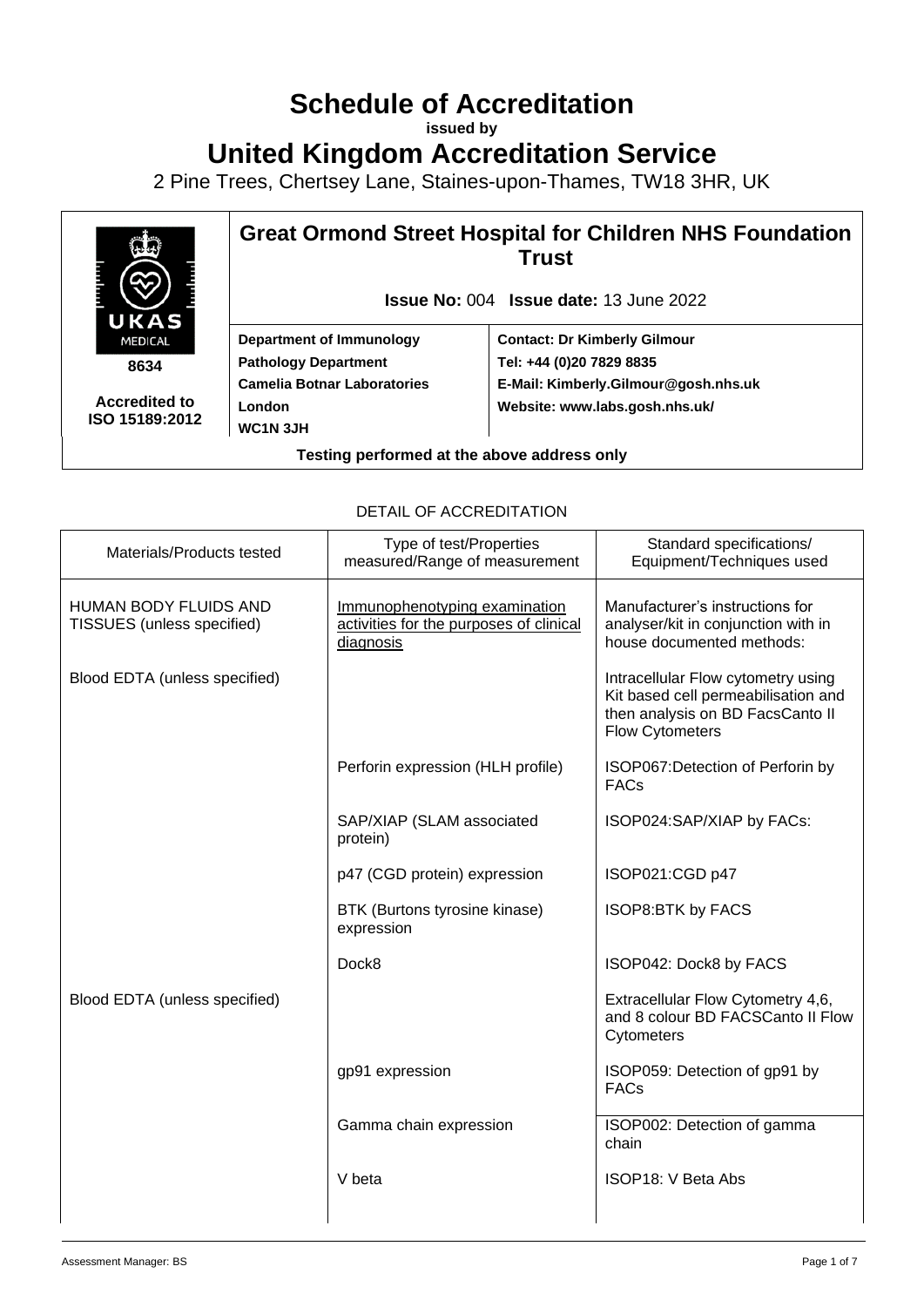

2 Pine Trees, Chertsey Lane, Staines -upon -Thames, TW18 3HR, UK

# **Great Ormond Street Hospital for Children NHS Foundation Trust**

**Issue No:** 004 **Issue date:** 13 June 2022

**Accredited to ISO 15189:2012** 

| Materials/Products tested                 | Type of test/Properties<br>measured/Range of measurement                                                                                  | Standard specifications/<br>Equipment/Techniques used                                                                                                                                                     |
|-------------------------------------------|-------------------------------------------------------------------------------------------------------------------------------------------|-----------------------------------------------------------------------------------------------------------------------------------------------------------------------------------------------------------|
|                                           |                                                                                                                                           |                                                                                                                                                                                                           |
| HUMAN BODY FLUIDS AND<br>TISSUES (cont'd) | Immunophenotyping examination<br>activities for the purposes of clinical<br>diagnosis (cont'd)                                            | Manufacturer's instructions for<br>analyser/kit in conjunction with in<br>house documented methods:                                                                                                       |
| <b>Blood EDTA</b>                         | LSS (TBNK)<br><b>VSS</b><br>MEM<br>CD <sub>25</sub><br><b>ACT</b><br><b>TCT</b><br><b>THYE</b><br><b>NP</b><br>MHC1<br><b>BSS</b><br>CD14 | <b>Extracellular Flow Cytometry</b><br>Panels using manufacturer's<br>instructions for 4, 6, 8 colour BD<br>FACSCanto II Flow Cytometers and<br>in house documented method<br>ISOP 038: Immunophenotyping |
|                                           | Immunology examination activities<br>for the purposes of clinical<br>diagnosis                                                            | <b>Cell Stimulations and Flow</b><br>Cytometry using 4,6, and 8 colour<br><b>BD FACSCanto II Flow Cytometers</b><br>and incubators/water bath                                                             |
|                                           | Familial Haemophagocytic<br>Lymphohistiocytosis (HLH)<br>proteins)                                                                        | ISOP351: Granule Release Assay<br>(HLH). Reported as normal,<br>abnormal, absent                                                                                                                          |
|                                           | STAT5 tyrosine phosphorylation                                                                                                            | ISOP300: STAT5 Ptyr by FACs                                                                                                                                                                               |
|                                           | CD154 (CD40L)                                                                                                                             | ISOP002: CD154 Expression                                                                                                                                                                                 |
| Blood (Lithium heparin)                   | DHR (dihydrorhodamine)                                                                                                                    | ISOP27: Respiratory Burst Assay<br>Reported as normal, consistent with<br>carrier, abnormal                                                                                                               |
|                                           | Neutrophil phagocytosis                                                                                                                   | ISOP028: Phagocytosis Assay                                                                                                                                                                               |
|                                           | CD62L L-selectin shedding                                                                                                                 | ISOP026: L-selectin Shedding<br>assay<br>Reported as normal, abnormal,<br>absent                                                                                                                          |
| Blood (Lithium heparin)                   | Th 17 cell evaluation                                                                                                                     | ISOP355: Th17 assay using CD3,<br>CD4 and CD45RO                                                                                                                                                          |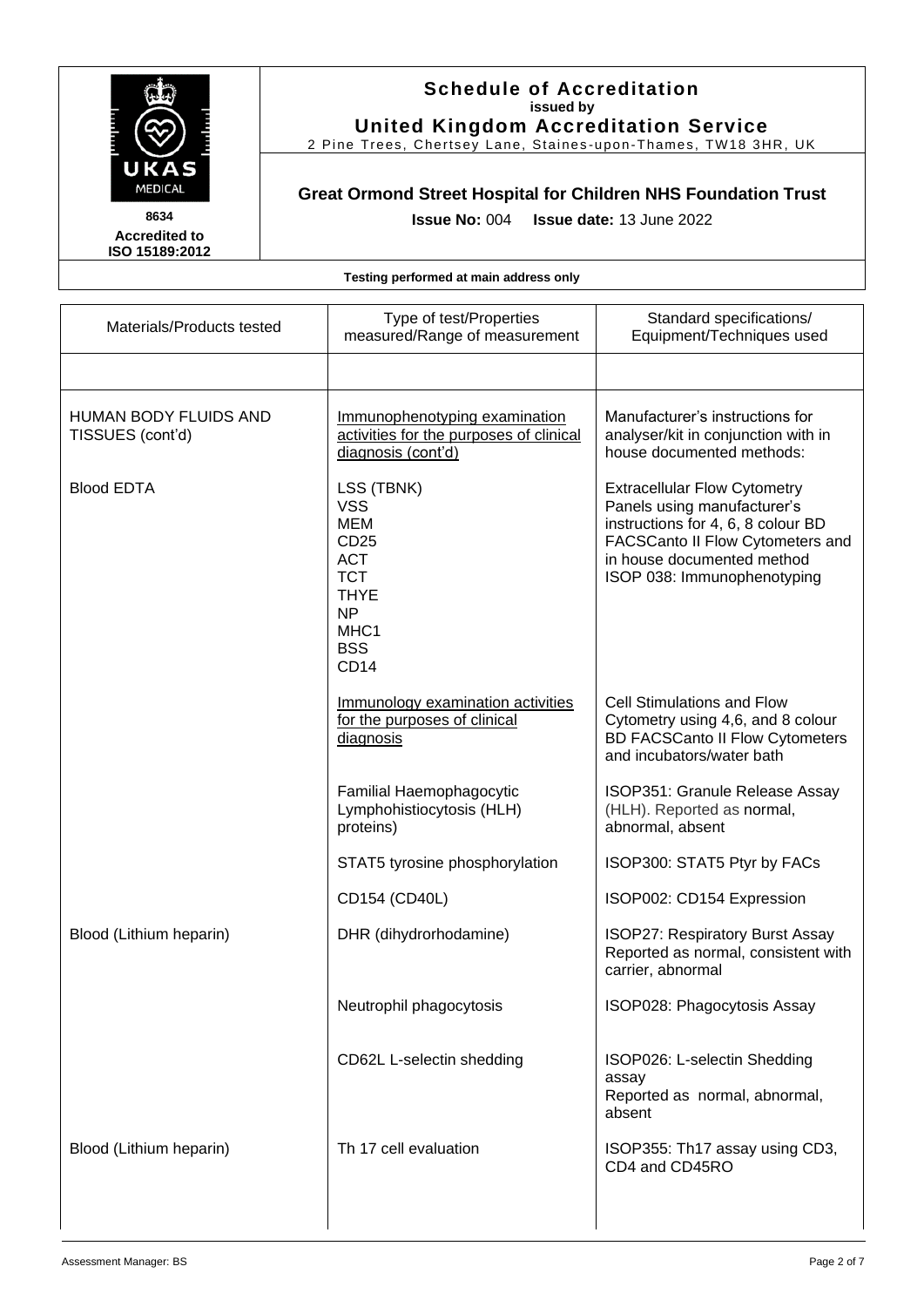

2 Pine Trees, Chertsey Lane, Staines -upon -Thames, TW18 3HR, UK

# **Great Ormond Street Hospital for Children NHS Foundation Trust**

**Issue No:** 004 **Issue date:** 13 June 2022

| Materials/Products tested                 | Type of test/Properties<br>measured/Range of measurement                                                                                                                                                            | Standard specifications/<br>Equipment/Techniques used                                                                                                                                                                    |
|-------------------------------------------|---------------------------------------------------------------------------------------------------------------------------------------------------------------------------------------------------------------------|--------------------------------------------------------------------------------------------------------------------------------------------------------------------------------------------------------------------------|
|                                           |                                                                                                                                                                                                                     |                                                                                                                                                                                                                          |
| HUMAN BODY FLUIDS AND<br>TISSUES (cont'd) | Immunology examination activities<br>for the purposes of clinical<br>diagnosis (cont'd)                                                                                                                             |                                                                                                                                                                                                                          |
| Serum and plasma (EDTA)                   | $IL-2$<br>$IL-4$<br>$IL-6$<br>$IL-10$<br><b>TNF</b><br>IFN-g                                                                                                                                                        | Cytokine bead array by flow<br>cytometry IRD SOP 014 Human<br>Th1/Th2 cytokine bead array                                                                                                                                |
| <b>Blood EDTA</b>                         | Detection of WASp (Wiskott-Aldrich<br>Syndrome protein)                                                                                                                                                             | Flow cytometry<br>ISOP 039 WASp                                                                                                                                                                                          |
| <b>Blood EDTA</b>                         | WASp (Wiskott-Aldrich protein)<br><b>CGD (Chronic Granulomatous</b><br>Disease)                                                                                                                                     | Cell lysates/Immunoblot/imaging<br>using Gel electrophoresis<br>equipment, semi-dry transfer,<br>Imaging system<br>ISOP045: Storing cell<br>pellets/making lysates<br>ISOP295: Immunoblot<br>ISOP256: Immunoblot Imaging |
| Serum                                     | Quantitative detection of:<br>IgE<br>dsDNA antibodies<br><b>ENA (Extractable Nuclear Antigens)</b><br><b>GBM</b> antibodies<br>PR3 antibodies<br>MPO antibodies<br>Thyroid antibodies (TPO)<br>TTG antibodies (IgA) | Automated ELISA using<br>manufacturer's instructions and in<br>house documentation<br>ISOP22: PHADIA 250                                                                                                                 |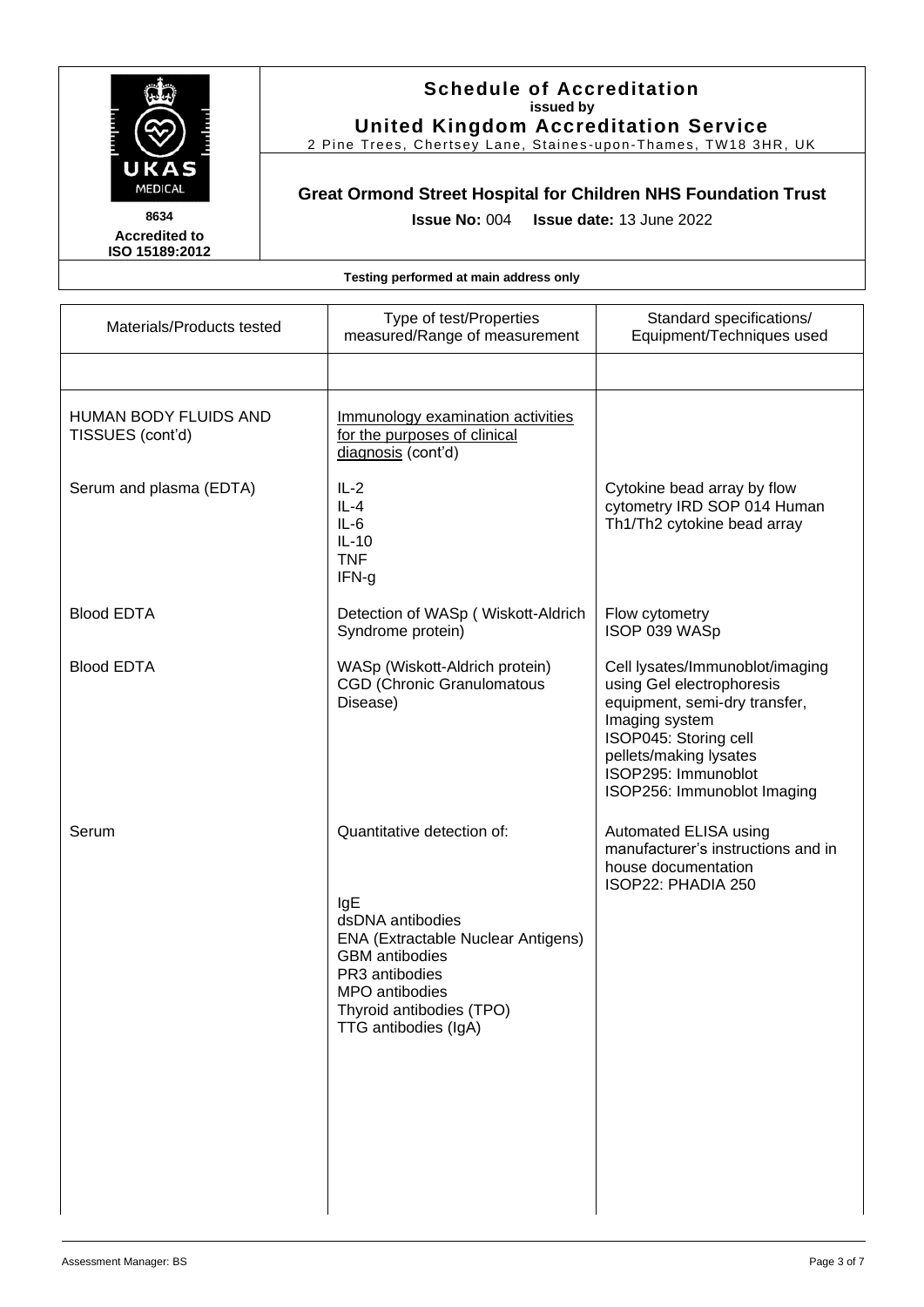

2 Pine Trees, Chertsey Lane, Staines -upon -Thames, TW18 3HR, UK

## **Great Ormond Street Hospital for Children NHS Foundation Trust**

**Issue No:** 004 **Issue date:** 13 June 2022

**Accredited to ISO 15189:2012** 

| Materials/Products tested                 | Type of test/Properties<br>measured/Range of measurement                                                                                                                                                                                                                                                                                                                                                                                                                                                                                                                                                                                                                                                                                                                                                                     | Standard specifications/<br>Equipment/Techniques used                                                    |
|-------------------------------------------|------------------------------------------------------------------------------------------------------------------------------------------------------------------------------------------------------------------------------------------------------------------------------------------------------------------------------------------------------------------------------------------------------------------------------------------------------------------------------------------------------------------------------------------------------------------------------------------------------------------------------------------------------------------------------------------------------------------------------------------------------------------------------------------------------------------------------|----------------------------------------------------------------------------------------------------------|
|                                           |                                                                                                                                                                                                                                                                                                                                                                                                                                                                                                                                                                                                                                                                                                                                                                                                                              |                                                                                                          |
| HUMAN BODY FLUIDS AND<br>TISSUES (cont'd) | Immunology examination activities<br>for the purposes of clinical<br>diagnosis (cont'd)                                                                                                                                                                                                                                                                                                                                                                                                                                                                                                                                                                                                                                                                                                                                      |                                                                                                          |
| Serum                                     | Detection and quantification of<br>specific IgE to the following<br>allergens:<br><b>ALMOND F20</b><br><b>ASPERGILLUS M3</b><br><b>BANANA F92</b><br>BEEF F27<br><b>BIRCH TREE T3</b><br><b>WHITE BEAN PHASEOLUS</b><br><b>VULGARIS</b><br>F <sub>15</sub><br>MUTTON OVIS SPP. F88<br>ALTERNARIA ALTERNATA M6<br><b>CASHEW NUT F202</b><br><b>CAT DANDER E1</b><br><b>CHICKEN F83</b><br>COD <sub>F3</sub><br><b>COWS MILK F2</b><br><b>DOG DANDER E5</b><br><b>EGG WHITE F1</b><br><b>HAZELNUT F17</b><br><b>HOUSE DUST MITE D1</b><br>KIWI F84<br>LATEX K82<br>MIXED FOOD FX5<br><b>MIXED GRASS GX1</b><br><b>MIXED MOULD MX2</b><br><b>MIXED NUT FX1</b><br><b>MIXED TREE TX1</b><br>PEANUT F13<br>PECAN F201<br>PEN V C <sub>2</sub><br>PISTACHIO F203<br><b>SESAME F10</b><br>SHRIMP F24<br>SOYA F14<br><b>WHEAT F4</b> | Automated ELISA using<br>manufacturer's instructions and in<br>house documentation<br>ISOP22: PHADIA 250 |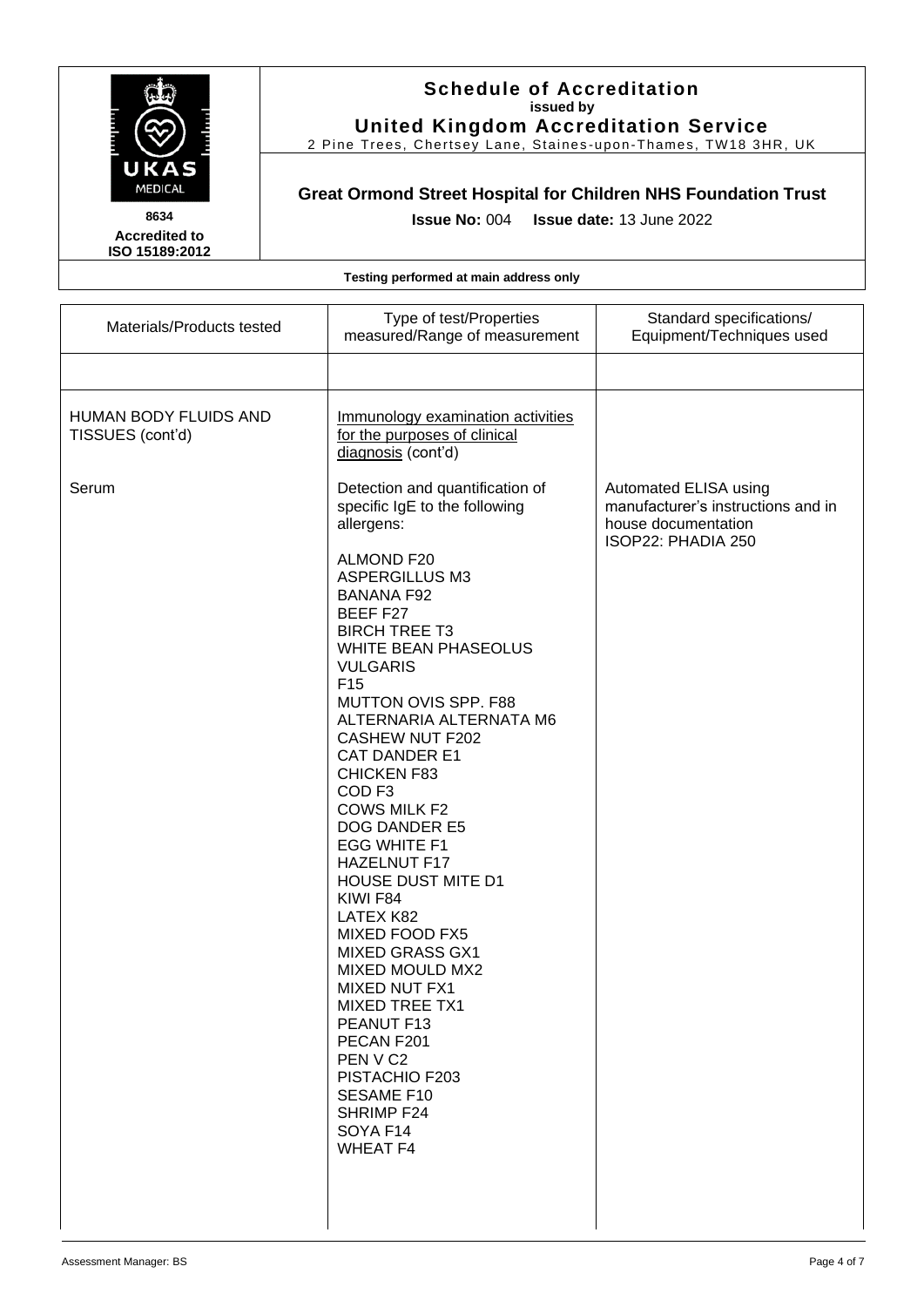

2 Pine Trees, Chertsey Lane, Staines -upon -Thames, TW18 3HR, UK

# **Great Ormond Street Hospital for Children NHS Foundation Trust**

**Accredited to ISO 15189:2012**  **Issue No:** 004 **Issue date:** 13 June 2022

| Materials/Products tested                                                                                                                                         | Type of test/Properties<br>measured/Range of measurement                                | Standard specifications/<br>Equipment/Techniques used                                                                                                                                                                   |
|-------------------------------------------------------------------------------------------------------------------------------------------------------------------|-----------------------------------------------------------------------------------------|-------------------------------------------------------------------------------------------------------------------------------------------------------------------------------------------------------------------------|
|                                                                                                                                                                   |                                                                                         |                                                                                                                                                                                                                         |
| <b>HUMAN BODY FLUIDS AND</b><br>TISSUES (cont'd)                                                                                                                  | Immunology examination activities<br>for the purposes of clinical<br>diagnosis (cont'd) |                                                                                                                                                                                                                         |
| <b>Blood EDTA</b>                                                                                                                                                 | <b>NBT</b>                                                                              | Cell stimulation and cell<br>visualisation using ISOP 036:<br>Nitroblue tetrazolium test<br>Reported as normal, consistent with<br>carrier, or consistent with a<br>diagnosis of CGD<br>Manufacturer's instructions for |
|                                                                                                                                                                   |                                                                                         | ELISA reader Dynex MRX serial<br>number 1CXD-6066:                                                                                                                                                                      |
| Serum                                                                                                                                                             | Mannose binding lectin (MBL)                                                            | ISOP 003: MBL by enzyme<br>immunoassay                                                                                                                                                                                  |
| Serum                                                                                                                                                             | Soluble CD25                                                                            | ISOP 29: Measurement of sCD25<br>by enzyme immunoassay                                                                                                                                                                  |
| Serum                                                                                                                                                             | Functional complement                                                                   | ISOP 23: Measurement of<br>functional complement pathways                                                                                                                                                               |
| Serum                                                                                                                                                             | Soluble FAS ligand (sFasL)                                                              | ISOP36: Measurement by enzyme<br>immunoassay                                                                                                                                                                            |
| Haematopoietic progenitor cells -<br>apheresis/haematopoietic<br>progenitor cells-marrow (HPC-<br>A/HPC-M), blood, Peripheral blood<br>mononuclear cells, T cells | CD34/CD3 enumeration<br>TCR $\alpha/\beta$ and CD19 enumeration<br>post depletion       | <b>Monitoring Post Cell</b><br>Manipulations/Cell Therapy:<br>CD34 and CD3 Enumeration and<br>Viability test using the FACS Canto<br>II CTLSOP 034                                                                      |
|                                                                                                                                                                   |                                                                                         | Staining - Post $TCR\alpha\beta$ /CD19<br>Depletion CTL SOP 048                                                                                                                                                         |
| Bone marrow or apheresis                                                                                                                                          | Colony forming unit<br>CFU-GM x 10 <sup>4</sup> /kg and BFUE x<br>10 <sup>4</sup> /kg   | <b>GM-CFU Colony Assays using</b><br>CTLSOP 050                                                                                                                                                                         |
| Faeces                                                                                                                                                            | <b>Quantification of Faecal</b><br>Calprotectin                                         | <b>DS2 ELISA ISOP44</b>                                                                                                                                                                                                 |
| Serum                                                                                                                                                             | Rheumatoid factor                                                                       | BNII nephelometry ISOP 068                                                                                                                                                                                              |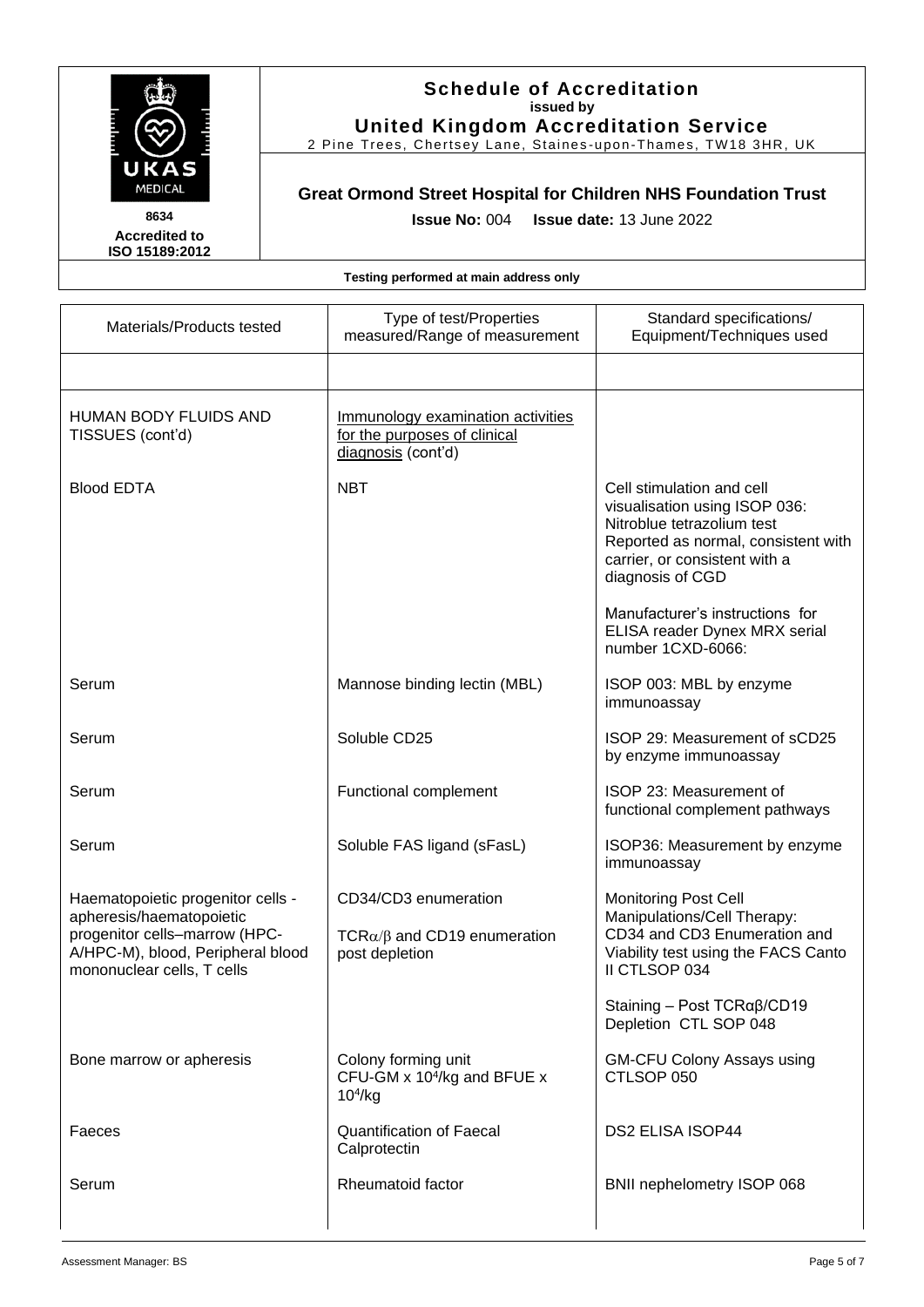

**Accredited to ISO 15189:2012** 

## **Schedule of Accreditation issued by United Kingdom Accreditation Service**

2 Pine Trees, Chertsey Lane, Staines -upon -Thames, TW18 3HR, UK

# **Great Ormond Street Hospital for Children NHS Foundation Trust**

**Issue No:** 004 **Issue date:** 13 June 2022

| Materials/Products tested                        | Type of test/Properties<br>measured/Range of measurement                                                                                                                                                               | Standard specifications/<br>Equipment/Techniques used                                                                                                                                                                                                                                                   |
|--------------------------------------------------|------------------------------------------------------------------------------------------------------------------------------------------------------------------------------------------------------------------------|---------------------------------------------------------------------------------------------------------------------------------------------------------------------------------------------------------------------------------------------------------------------------------------------------------|
|                                                  |                                                                                                                                                                                                                        |                                                                                                                                                                                                                                                                                                         |
| <b>HUMAN BODY FLUIDS AND</b><br>TISSUES (cont'd) | Immunology examination activities<br>for the purposes of clinical<br>diagnosis (cont'd)                                                                                                                                |                                                                                                                                                                                                                                                                                                         |
| Serum                                            | Qualitative detection of SARS-CoV-<br>2 IgG antibody<br>Fist line testing of staff and patients                                                                                                                        |                                                                                                                                                                                                                                                                                                         |
|                                                  | Confirmatory testing                                                                                                                                                                                                   | Vitros 5600 CSOP AO58 using<br>COVID-19 Anti-SARS-CoV-2 IgG<br>Ortho Clinical Diagnostics Assay                                                                                                                                                                                                         |
|                                                  |                                                                                                                                                                                                                        | DS2 Enzyme immunoassay ELISA<br>ISOP45                                                                                                                                                                                                                                                                  |
| Serum                                            | Anti-nuclear antibodies<br>Anti-endomysial antibodies<br>Anti-gastric parietal cell antibodies<br>Anti-smooth muscle antibodies<br>Anti-mitochondrial antibodies<br>Anti-LKM antibodies<br>Anti-reticulin 1 antibodies | Manufacturer's instructions for<br>Microscope (Zeiss Axioskop 2 serial<br>number 801075) and in house<br>documented methods: ISOP 035:<br>Indirect immunofluorescence                                                                                                                                   |
| Blood (Lithium heparin)                          | FAS (Apoptosis functional)                                                                                                                                                                                             | Class II Cabinet, 4 colour flow<br>cytometers<br>Apoptosis Function Assay ISOP 30<br>Reported as normal or abnormal                                                                                                                                                                                     |
| Serum                                            | Measurement of Myeloid Related<br>Protein 8/14 (MRP / serum<br>calprotectin)                                                                                                                                           | Using enzyme immunoassay<br>Manual ELISA (Buhlmann MRP8/14<br>ELISA kit)<br>ISOP <sub>38</sub>                                                                                                                                                                                                          |
| Blood (Lithium heparin)                          | PHA stimulation (whole blood and<br>separated cell)<br>CD3 stimulation<br>Candida stimulation                                                                                                                          | Cell proliferation assays using<br>manufacturer's instructions_and in<br>house documented methods for<br><b>Class II Cabinet</b><br>Cell harvester<br>Beta counter<br>ISOP 028: Separated cell<br>stimulations<br>ISOP 281: Whole blood cell<br>stimulations<br>Reported as normal, impaired,<br>absent |